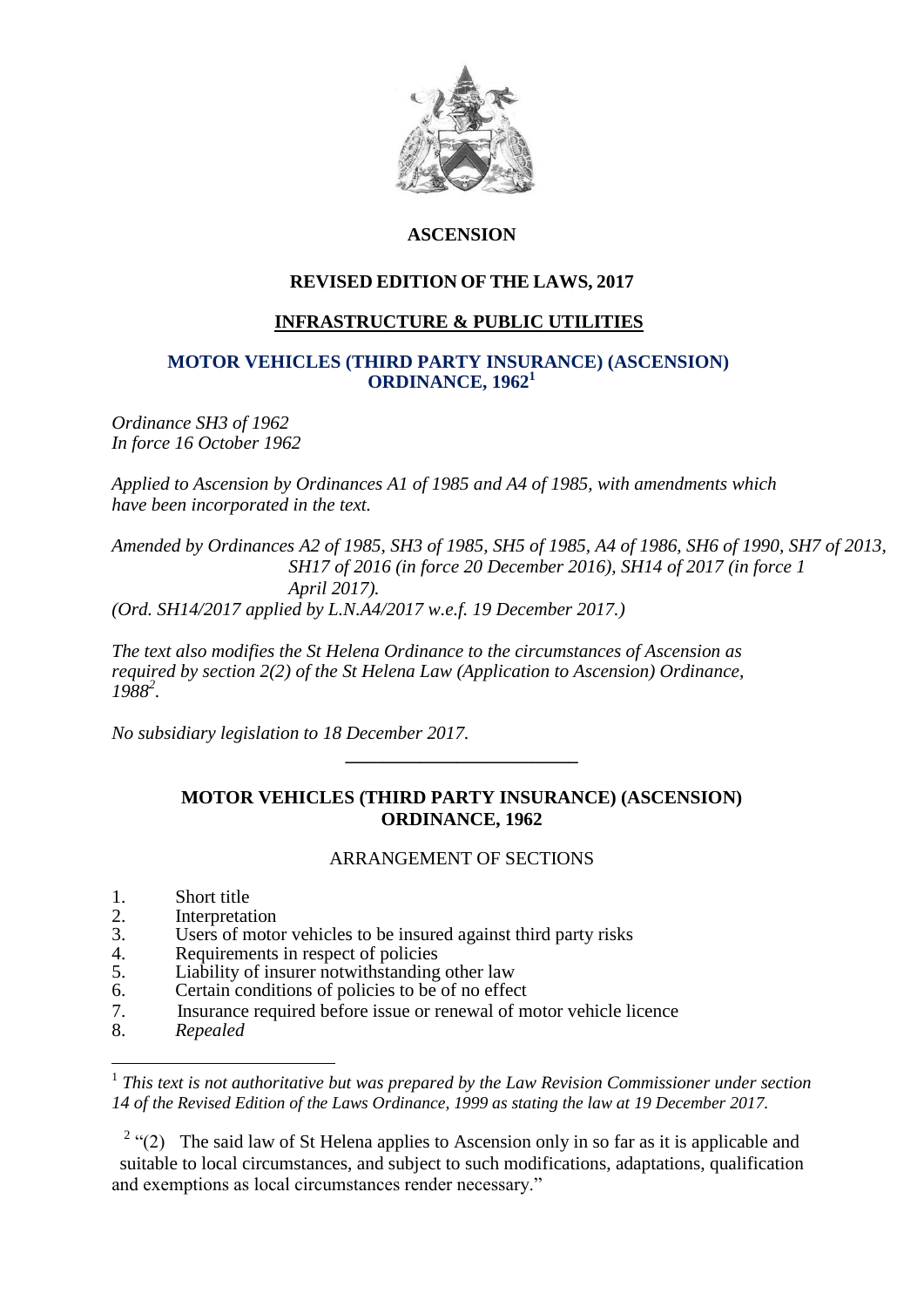- 9. Saving of rights on death of person insured<br>10. Persons against whom claims are made to g
- Persons against whom claims are made to give information as to insurance
- 11. Duty to surrender policy on cancellation and to inform police
- 12. Duty of insurers to satisfy judgments<br>13. Registrar or Clerk of Peace to give no
- 13. Registrar or Clerk of Peace to give notice to insurer<br>14. Policies covering more than one vehicle
- 14. Policies covering more than one vehicle<br>15. Regulations
- **Regulations**

AN ORDINANCE to provide for compulsory insurance against third-party risks arising out of the use of motor vehicles.

## **Short title**

**1.** This Ordinance may be cited as the Motor Vehicles (Third Party Insurance) (Ascension) Ordinance, 1962.

## **Interpretation**

- **2. (1)** In this Ordinance—
- **"driver"**, **"motor vehicle"**, **"owner"** (in relation to a motor vehicle which is the subject of a hiring agreement or a hire-purchase agreement) **"public service vehicle"** and **"road"** have the meanings respectively assigned to them by section 2 of the Road Traffic Ordinance, 1984;
- **"driver's licence"** means a licence granted under Part IV of the Road Traffic Ordinance, 1984;
- **"insurer"** means a person approved by the Governor by notice in the *Gazette* as an insurer for the purposes of this Ordinance;
- **"policy"**, except where the context otherwise requires, means a policy of insurance which complies with the requirements of this Ordinance, and includes a cover note.

**(2)** *Omitted*

#### **Users of motor vehicles to be insured against third party risks**

**3. (1)** (a) Subject to this Ordinance, it is unlawful for any person to use or to cause or permit any other person to use a motor vehicle on a road unless there is in force a policy in relation to the use of the vehicle by that person, or that other person as the case may be.

(b) A person charged with using a motor vehicle in contravention of this section is not to be convicted if the person proves that the vehicle did not belong to the person and was not in the person's possession under a contract of hiring or of loan, that the person was using the vehicle in the course of his or her employment and that the person neither knew nor had reason to believe that there was not in force in relation to the vehicle such a policy of insurance as is mentioned in paragraph (a) above.

**(2)** A person who contravenes subsection (1) commits an offence. Penalty: A fine of £1,500 or imprisonment for 6 months, or both.

**(2A)** A person convicted of an offence under this section may be disqualified from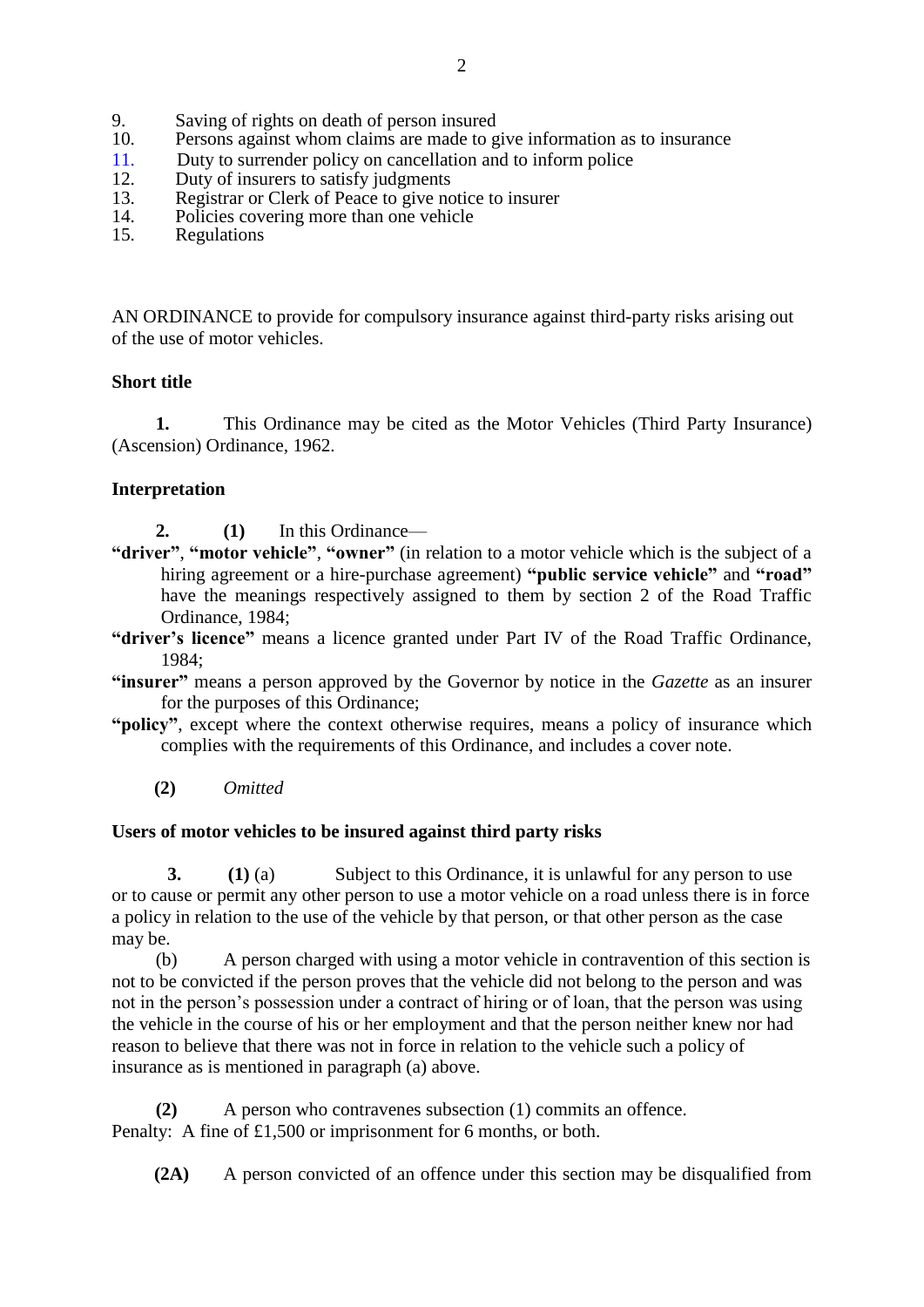holding or obtaining a driver's licence for a period the court determines.

**(2B)** Sections 23, 24 and 25 of the Road Traffic Ordinance, 1984 (relating to persons disqualified from holding or obtaining a driver's licence) apply to a person disqualified under subsection (2A).

**(3)** This section does not apply to the lawful use of a motor vehicle in the public service of the Crown or of the Government of the United States of America.

## **Requirements in respect of policies**

**4. (1)** A policy of insurance which complies with the requirements of this Ordinance is a policy of insurance which—

- *(a)* is issued by an insurer; and
- *(b)* insures the person or persons or classes of persons specified in it in respect of any liability which may be incurred by any of such persons in respect of the death or bodily injury of any person caused by or arising out of the use on a road of a motor vehicle to which the policy relates.
- **(2)** A policy referred to in subsection (1) is not required to cover—
- *(a)* liability in respect of the death or bodily injury, in either case arising out of and in the course of his or her employment, of a person in the employment of a person insured by the policy;
- *(b)* except in the case of a public service vehicle licensed to carry passengers and of a motor vehicle in which passengers are carried by reason or pursuant to a contract of employment with a person insured by the policy, liability in respect of the death or bodily injury of any person being carried in or upon or entering or mounting or alighting from the vehicle at the time of the occurrence out of which any claim arises;
- *(c)* any contractual liability;
- *(d)* liability in respect of a series of claims arising out of one event exceeding £250,000; or
- *(e)* liability in respect of any judgement or order delivered or obtained from any court other than the Magistrates' Court or the Supreme Court.

#### **Liability of insurer notwithstanding other law**

**5.** Notwithstanding any rule of law or any provision of any enactment (other than this Ordinance) to the contrary, a person who issues a policy is liable to indemnify any person specified, or of a class specified, in the policy, in respect of any liability which the policy purports to cover in relation to that person or class.

#### **Certain conditions of policies to be of no effect**

**6. (1)** Any condition in a policy providing that no liability arises under the policy or that any liability so arising ceases if some specified thing is done or omitted to be done after the happening of any event giving rise to a claim under the policy is of no effect as respects the liabilities required by section  $4(1)(b)$  to be covered by a policy.

**(1A)** Subsection (1) does not render void any provision in a policy requiring the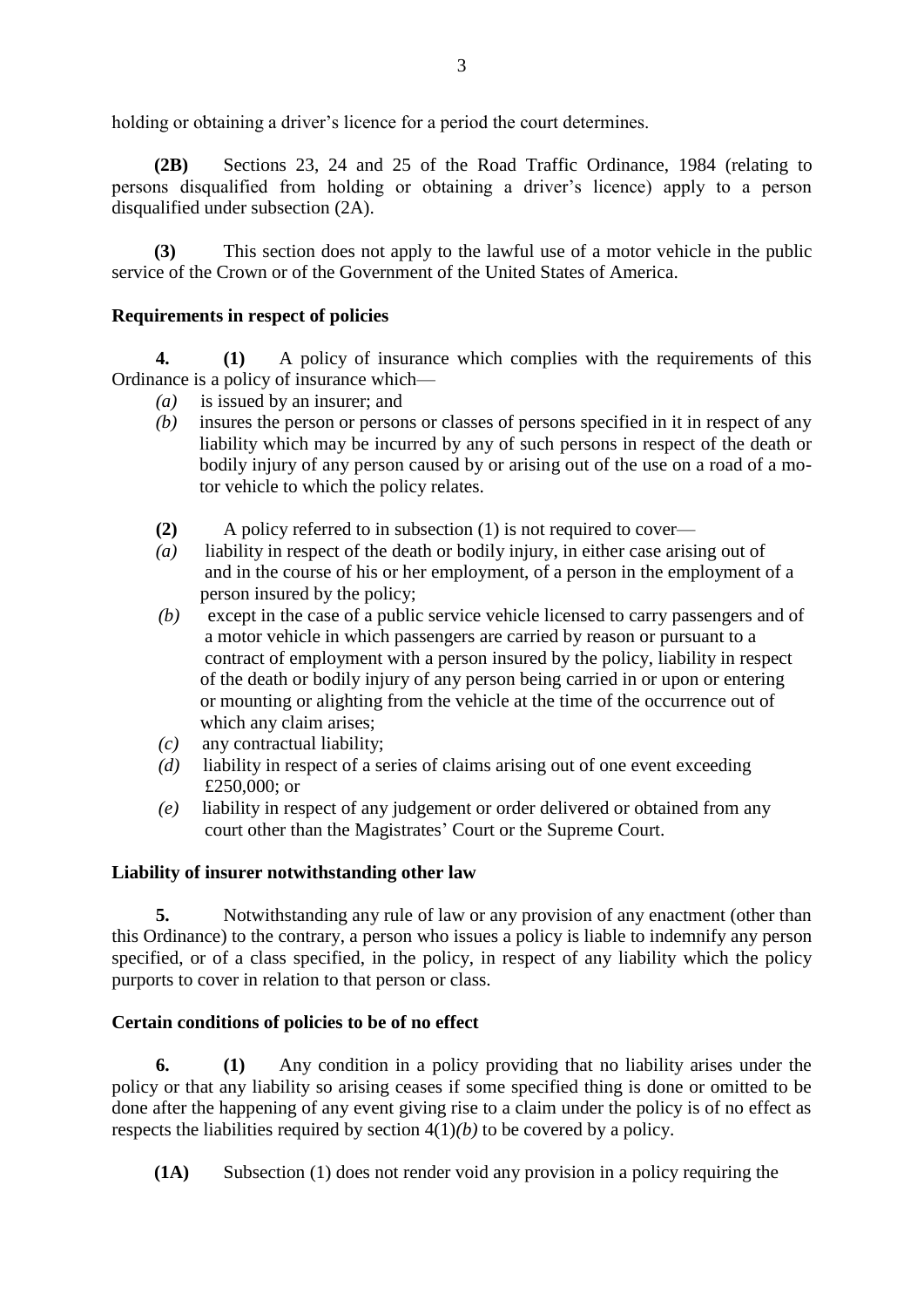person insured to repay to the insurer any sum which the insurer becomes liable to pay under the policy or which is applied to the satisfaction of the claims of third parties.

**(2)** So much of any policy as purports to restrict the insurance of the person insured by reference to—

- *(a)* the age or physical or mental condition of persons driving the vehicle;
- *(b)* the condition of the vehicle;
- *(c)* the number of persons that the vehicle carries;
- *(d)* the weight or physical characteristics of the goods that the vehicle carries;
- *(e)* the times at which or the areas within which the vehicle is used;
- $(f)$  the horse-power, cylinder capacity or value of the vehicle;
- *(g)* the carrying on the vehicle of any apparatus; or
- *(h)* the carrying on the vehicle of any means of identification other than means of identification required to be carried by or under the Road Traffic Ordinance, 1984 is of no effect as respects the liabilities that are required by section  $4(1)(b)$  of this Ordinance to be covered by a policy.

**(3)** Subsection (2) does not require an insurer to pay any sum in respect of the liability of any person otherwise than in or towards the discharge of that liability, and any sum paid by an insurer in or towards the discharge of any liability of any person which is covered by the policy by virtue only of subsection (2) is recoverable by the insurer from that person.

## **Insurance required before issue or renewal of motor vehicle licence**

**7.** The licence required for a motor vehicle by section 9(1) of the Road Traffic Ordinance, 1984, must not be issued or renewed unless the person applying for the issue or renewal satisfies the licensing officer appointed for the purposes of that Ordinance that—

- *(a)* at the time when the licence or renewal comes into operation there will be in force a policy complying with the requirements of this Ordinance in relation to the use of the motor vehicle by the applicant or by other persons on the applicant's order or with the applicant's permission; or
- *(b)* that no such policy is required by this Ordinance.

## **Information required after accident**

**8.** *Repealed*

## **Saving of rights on death of person insured**

**9. (1)** The rights of any person in respect of any liability incurred by an insured are, in the event of the death of the insured and notwithstanding any enactment to the contrary, preserved to and enforceable by the person against the personal representatives of the insured in the same manner and to the same extent as such rights would have been enforceable against the insured if he or she had survived, and section 5 of this Ordinance applies accordingly.

**(2)** In this section **"insured"** means a person insured in accordance with this Ordinance.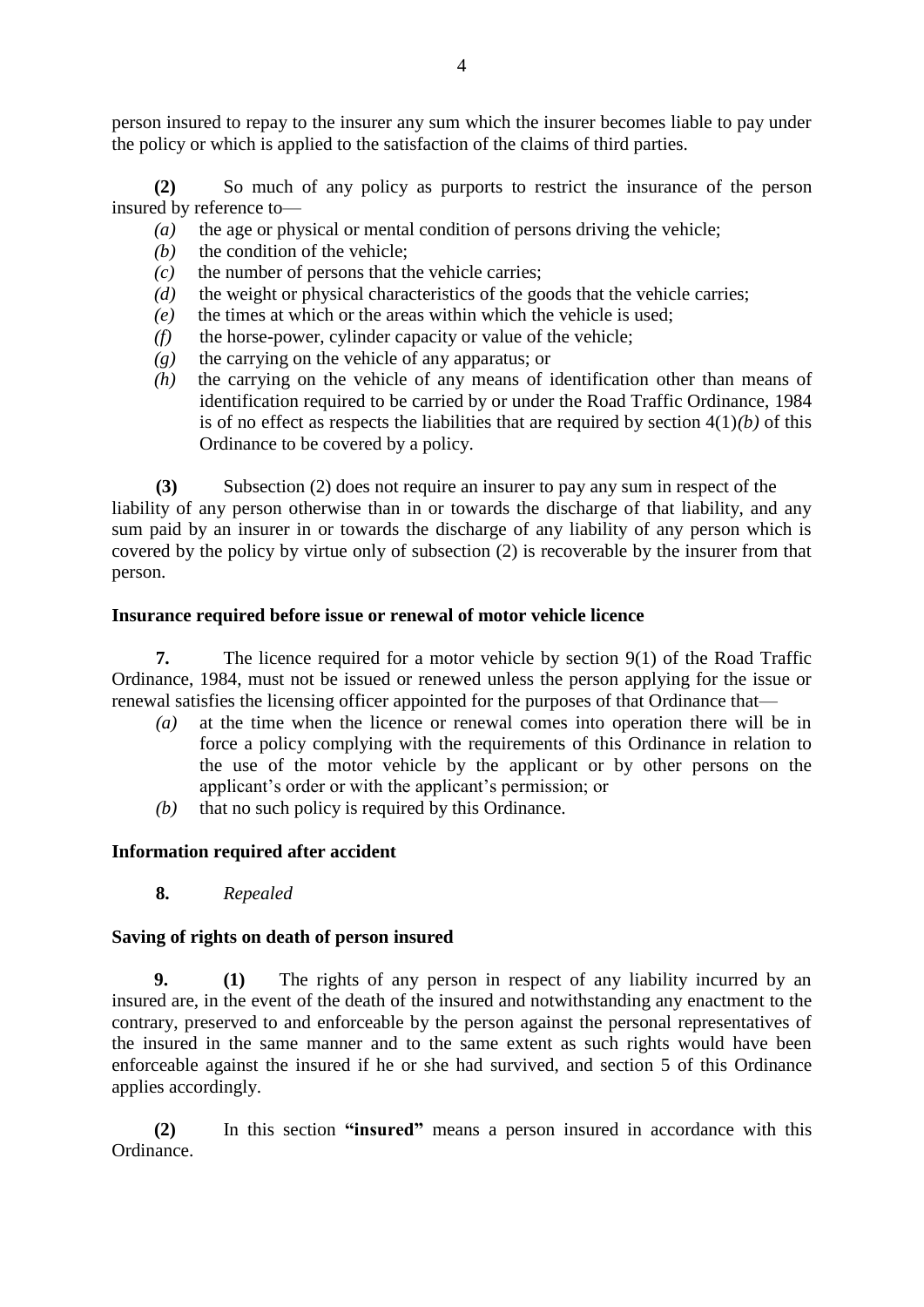## **Persons against whom claims are made to give information as to insurance**

**10. (1)** A person against whom a claim is made in respect of any such liability as is required by this Ordinance to be covered by a policy must on demand by or on behalf of the person making the claim state -

- *(a)* whether or not he or she was insured in respect of that liability by a policy having effect for the purposes of this Ordinance; and
- *(b)* if not, whether he or she would have been so insured if the insurer had not avoided or cancelled a policy,

and if he was or would have been so insured must give any particulars with respect to the policy as are reasonably demanded for the purposes of the claim.

**(2)** It is an offence for a person to –

*(a)* fail to comply with a demand made under subsection (1); or

*(b)* wilfully make any false statement in reply to any such demand.

Penalty: A fine of £20.

## **Duty to surrender policy on cancellation and to inform police**

**11. (1)** If a policy has been effected and it is cancelled by mutual consent or by virtue of any provision in the policy, the person insured by the policy must within 7 days of the taking effect of the cancellation –

- *(a)* surrender the policy to the insurer; or
- *(b)* if the policy has been lost or destroyed, make a statutory declaration to that effect.

**(2)** If a policy has been cancelled or has expired and is not renewed, the person insured by the policy must immediately inform a police officer in writing of the cancellation or expiry of the policy, as the case may be.

**(3)** A person who fails to comply with the requirements of this section commits an offence.

Penalty: A fine of £20.

#### **Duty of insurers to satisfy judgments**

**12. (1)** If after a policy has been effected in favour of any person judgment in respect of any such liability as is required by this Ordinance to be covered by a policy (being a liability covered by the policy) is obtained against any person insured by the policy, then, even if the insurer is entitled to avoid or cancel or has avoided or cancelled the policy, the insurer must, subject to this section, pay to the person or persons entitled to the benefit of the judgment any sum payable under it in respect of the liability, including any amount payable in respect of costs and any sum payable in respect of interest on that sum by virtue of any enactment relating to interest on judgments.

**(2)** No sum is payable by an insurer under the foregoing provisions of this section—

*(a)* in respect of any judgment unless before or within 10 days after the commencement of the proceedings in which the judgment was given the insurer had notice of the bringing of the proceedings; or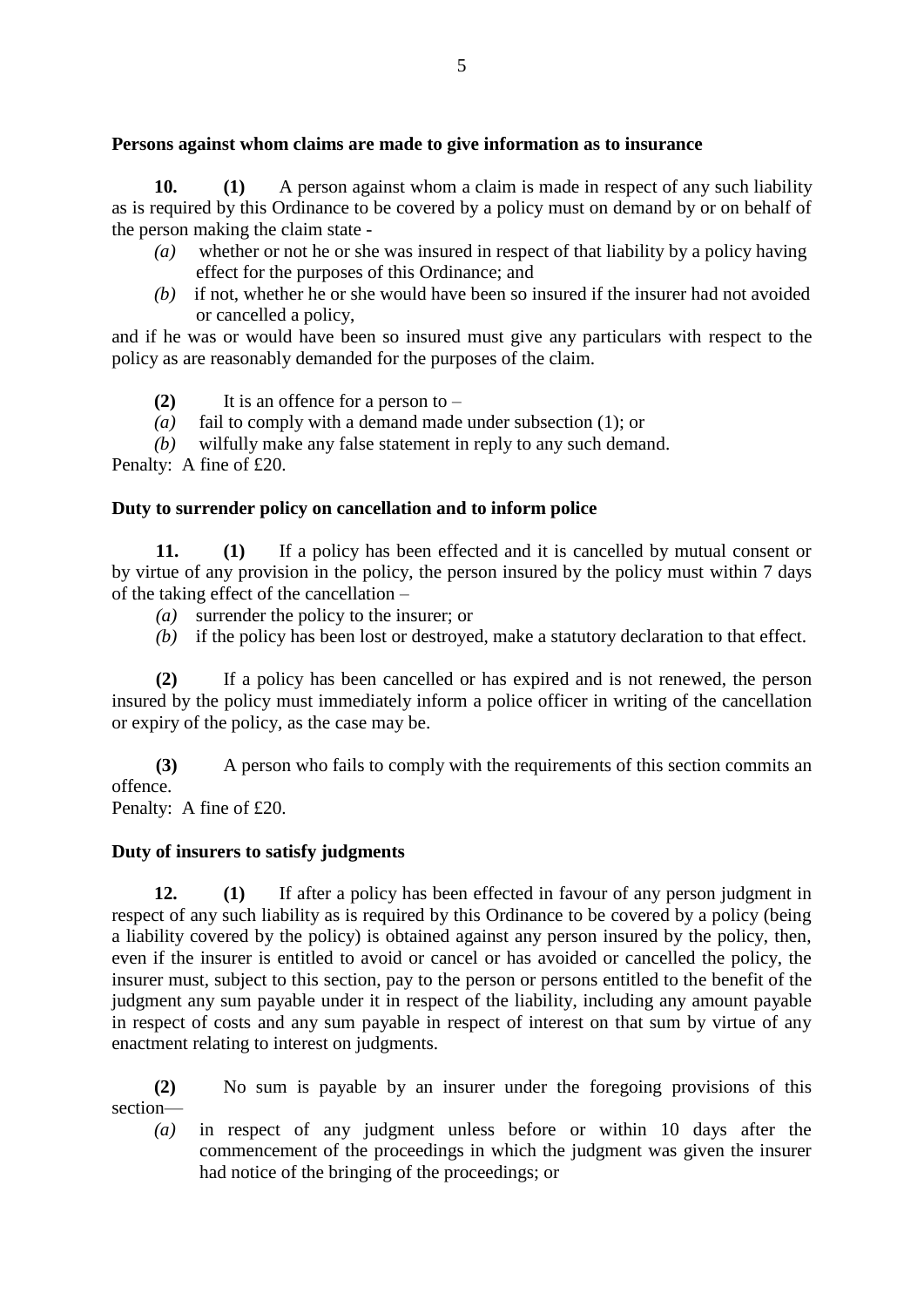- *(b)* in respect of any judgment so long as execution on it is stayed pending an appeal; or
- *(c)* in connection with any liability if before the happening of the event which was the cause of the death or bodily injury giving rise to the liability the policy was cancelled by mutual consent or by virtue of any provision contained in it.

**(3)** No sum is payable by an insurer under subsection (1) or (2) if, in an action commenced before or within 3 months after the commencement of the proceedings in which the judgment was given, the insurer has obtained a declaration –

- *(a)* that apart from any provisions contained in the policy, the insurer is entitled to avoid it on the ground that it was obtained by the nondisclosure of a material fact or by a representation of fact which was false in some material particular; or
- *(b)* if the insurer has avoided the policy on the ground mentioned in paragraph  $(a)$  that the insurer was entitled to do so apart from any provision contained in it.

**(3A)** An insurer who has obtained a declaration as mentioned in subsection (3) in an action does not thereby become entitled to the benefit of that subsection as respects any judgment obtained in proceedings commenced before the commencement of that action unless, before or within 10 days after the commencement of that action, the insurer has given notice of it to the person who is the plaintiff in the proceedings specifying the non-disclosure or false representation on which the insurer proposes to rely, and any person to whom notice of such an action is so given is entitled to be made a party to it.

**(4)** If the amount which an insurer becomes liable to pay under this section in respect of a liability of a person insured by a policy exceeds the amount for which the insurer would be liable apart from this section under the policy in respect of that liability, the insurer is entitled to recover the excess from that person.

**(5)** In this section the expression **"material"** means of such a nature as to influence the judgment of a prudent insurer in determining whether to take the risk and if so at what premium and on what conditions, and the expression **"liability covered by the terms of the policy"** means a liability which is covered by the policy or which would be so covered but for the fact that the insurer is entitled to avoid or cancel or has avoided or cancelled the policy.

#### **Registrar or Clerk of Peace to give notice to insurer**

**13.** The Registrar of the Supreme Court or the Clerk of the Court must, within 10 days of the commencement of any proceedings in the Supreme Court or the Magistrates' Court, as the case may be, by a third party injured by a motor vehicle required to be insured by this Ordinance, give notice to the insurer of such proceedings.

#### **Policies covering more than one vehicle**

- 14. If a policy relates to more than one motor vehicle—
- *(a)* the policy is of no effect for the purposes of this Ordinance in relation to any of the vehicles unless the insurer issues a certificate in favour of the person by whom the policy is effected certifying that it is a vehicle to which a policy relates;
- *(b)* references in sections 11 and 12 of this Ordinance to the loss and destruction of policies are to be construed as references to the loss and destruction of such